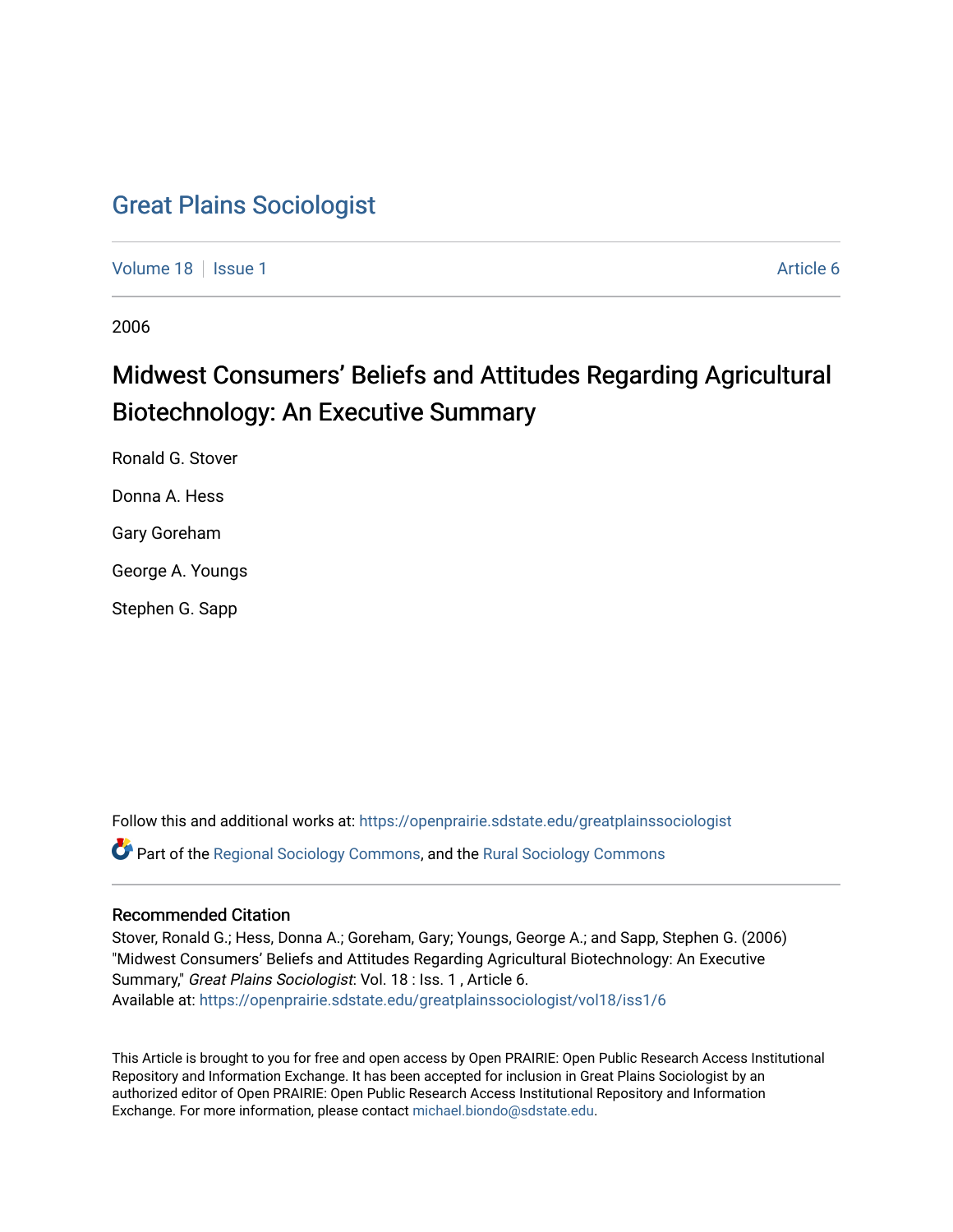# Midwest Consumers' Beliefs and Attitudes Regarding Agricultural Biotechnology: An Executive Summary



Ronald G. Stover<sup>\*</sup> Donna J. Hess Gary Goreham George A. Youngs Stephen G. Sapp

## INTRODUCTION

 $\overline{a}$ 

 As part of a project investigating the social, economic, and ethical issues related to the application of biotechnology to food production and to the adoption or rejection of genetically modified organisms (GMOs), we conducted a survey using a questionnaire mailed to a randomly selected sample of consumers in five Midwestern states—Iowa, Minnesota, North Dakota, South Dakota, and Wisconsin. This report highlights the responses of the 458 respondents to that completed and returned questionnaire.

# CONCERN ABOUT THE SAFETY OF BIOTECHNOLOGY FOOD

 In the survey, we sought to determine the extent to which potential consumers were concerned about the safety of food generally and biotechnology food specifically. The issue of food safety was addressed in several ways: consumers were asked if they were concerned about food safety, if they worried about food safety, and finally if food safety was a major concern. The overwhelming majority of respondents gave affirmative responses to all three items.

 However, that concern did not necessarily translate into a major concern with biotechnology food. Consumers were asked in several ways about the safety of food produced

<sup>∗</sup> Ronal G. Stover, Ph.D., South Dakota State University, Department of Sociology Box 504, Brookings, SD, 57007. e-mail: ronald.stover@sdstate.edu.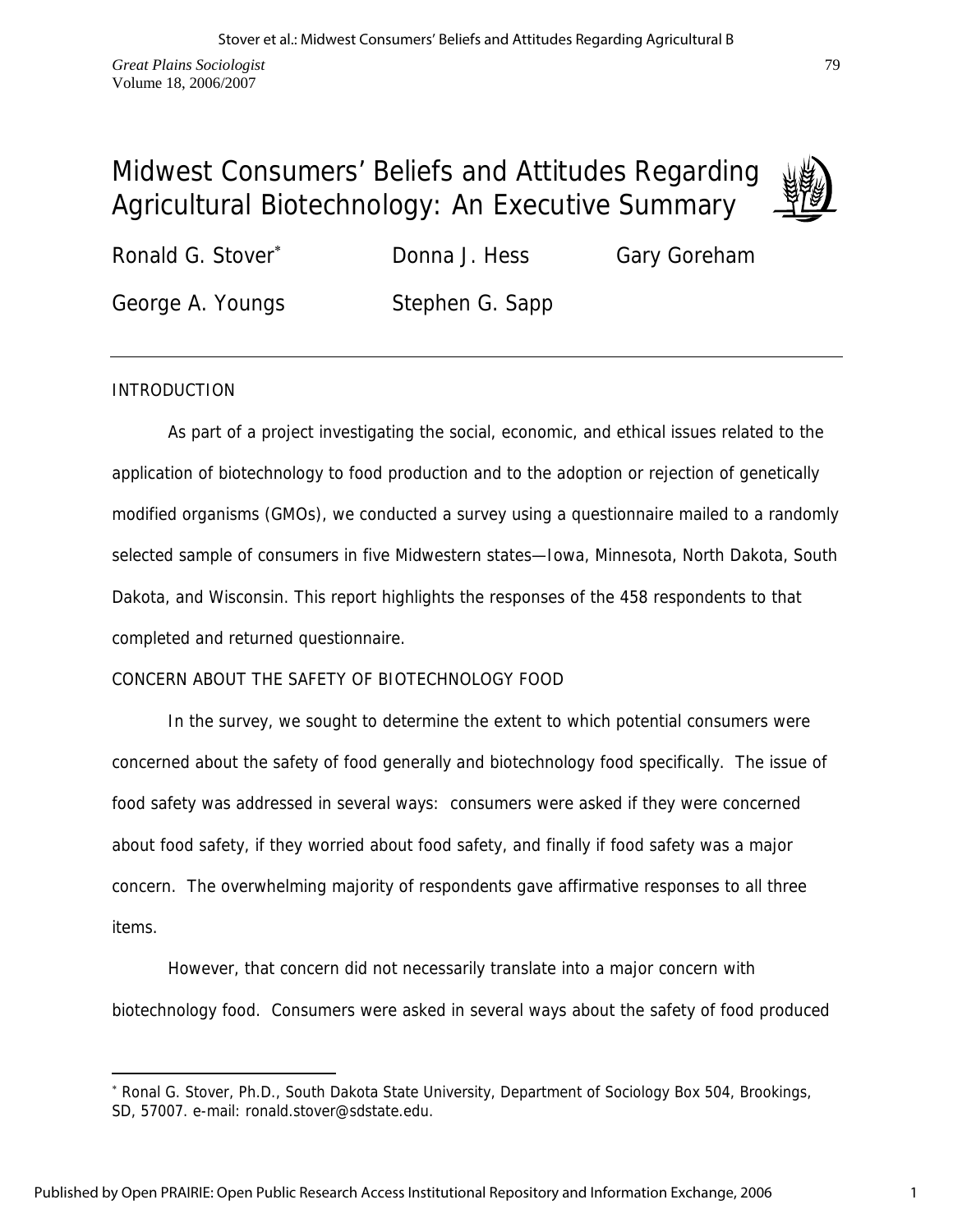through biotechnology: they were asked if food produced through biotechnology was safe, if eating biotechnology food was safe, and if eating biotechnology food frightened them. In general only about one in five indicated any concern at all about biotechnology food. About half indicated they were not concerned about the safety of these foods and the remainder gave neutral responses to the items.

 Clearly, the great majority of respondents are concerned about food safety. However, only a very small minority of them have a concern about the safety of biotechnology food. TRUST IN INFORMATION ABOUT BIOTECHNOLOGY

 A second topic on which we focused was the trust that potential consumers have with respect to information they receive concerning biotechnology and the sources of that information. We asked questions about this topic in two different ways. We first asked about their overall trust in potential sources of information about biotechnology. We asked about their trust in university scientists, in the Food and Drug Administration, and in public health officials in general. The overwhelming majority trusted all three; for each of the three, at least two out of three of the respondents indicated trust.

 We then asked to what extent they trusted these three if the three had taken a position supporting biotechnology. While the level of trust was not quite as high when these sources had taken a position, it was still substantial. For all three, at least half of all respondents expressed trust. And in most cases, the remaining respondents did not indicate distrust, they were merely ambivalent. No more than one in five expressed distrust in any of these three sources after a pro-biotechnology position had been taken.

### INFLUENCES ON THE PERSONAL ACCEPTANCE OF BIOTECFHNOLOGY

 People are often influenced by decisions made by organizations, agencies, and family and friends. To determine the extent to which such influences affect the consumer's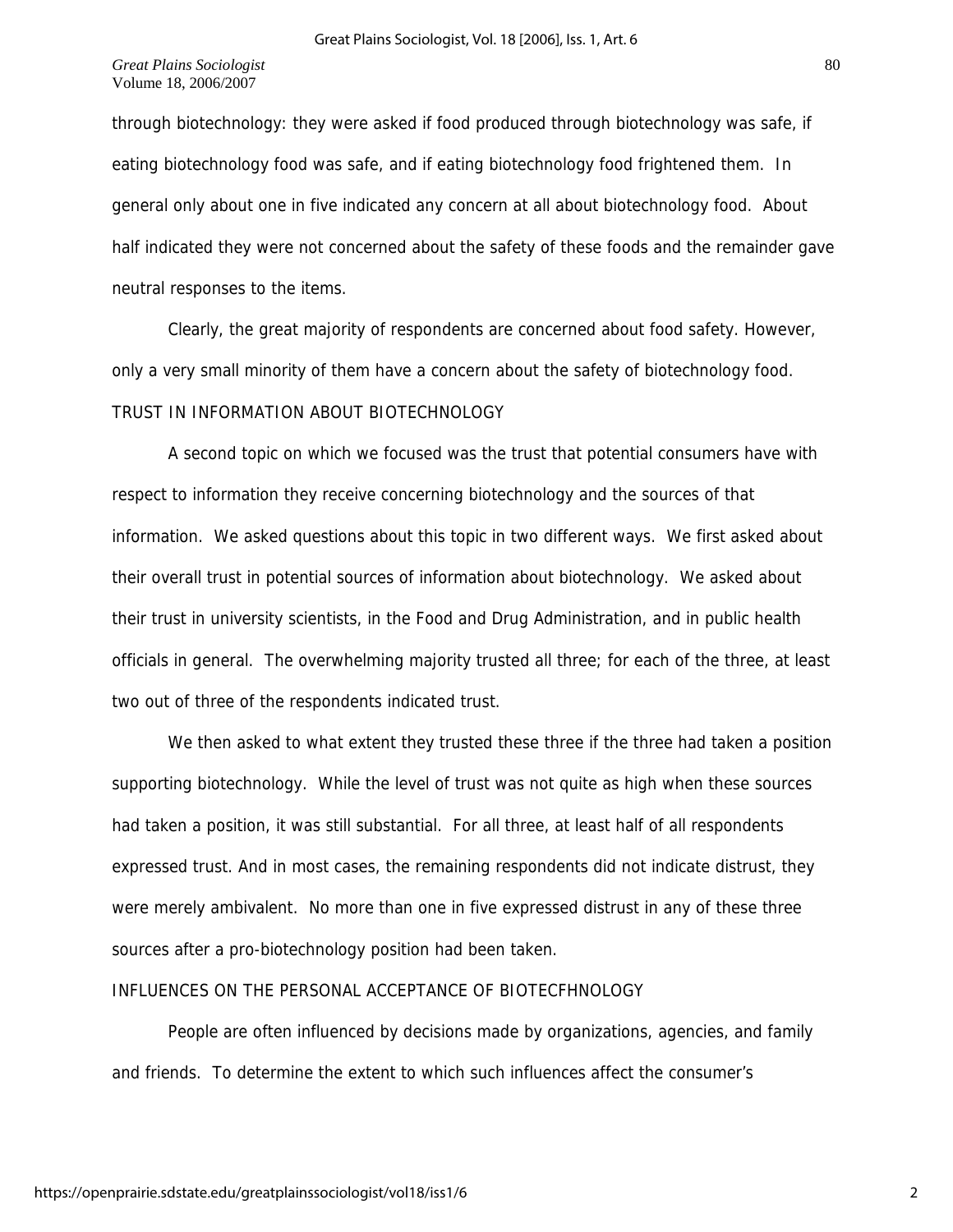acceptance of biotechnology, we asked these respondents if they would go along with an indication of approval of biotechnology by potential sources of influence.

 Two entirely different sets of responses are evident. Support by university scientists, the Food and Drug Administration, and public health officials were salient to most of these respondents. Most respondents (at least one out of two for all three sources of potential influence) would go along with the support of these three potential influences. A further two out of ten are ambivalent about the support indicating the support of these three is not crucial in their decision to use biotechnology. Finally, only about two out of ten would refuse to go along with the support for biotechnology offered by these three influences.

 An entirely different pattern can be seen with respect to family and friends. No more than one out of three respondents indicated they would go along with the support of biotechnology by family or friends. Another one out of three responded the support of these potential influences was not crucial in their decision about biotechnology.

 It seems clear that with respect to influences on the acceptance of biotechnology, approval from individuals or agencies that supposedly have more information about biotechnology was important to more of these respondents than was approval from family and friends.

### THE ACCEPTABILITY OF BIOTECHNOLOGY APPLICATIONS

 The range of potential applications to which bioengineering can be applied is large. We assumed that the range of the acceptance to these applications might also be large. To investigate this possibility, we developed a set of potential applications for biotechnology and asked the respondents to indicate to what extent the applications were acceptable. We included food related applications and well as non-food related applications.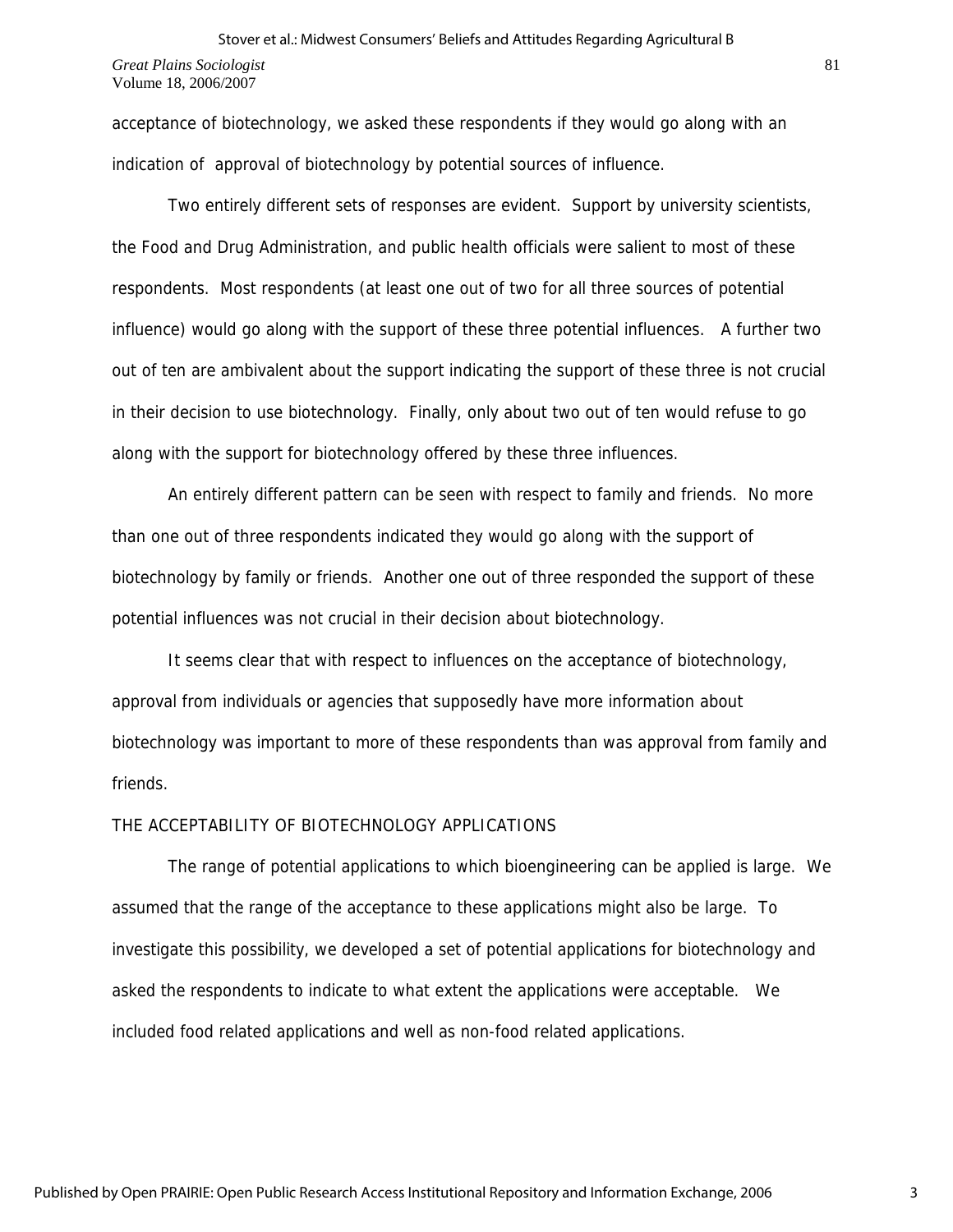A clear pattern is apparent from the answers provided by these respondents. The respondents were much more likely to accept genetic modification of non-food crops than to accept genetic modification of food crops. Depending on the specific application, anywhere from two out of three to seven out of ten of these respondents declared the genetic modification of non-food crops to be acceptable. They accepted genetic modification of nonfood crops to resist insects, to make them resistant to plant diseases, and to resist weed killing chemical spray.

 The application of genetic modification techniques to food crops was much more problematic for these respondents. With a few exceptions, these respondents were split approximately evenly into three categories of acceptability of applications; roughly one in three indicated they were acceptable, one third were unsure, and one in three indicated they were unacceptable. The applications characterized by this split were the genetic modification of food crops to make them resistant to diseases, genetically modifying food crops to resist weed killing chemical spray, genetically modifying food crops (by inserting anti-freezing genes from artic fish) to extend their growing season, genetically modifying food crops (by inserting human genes) so they could be used as edible vaccines and human disease treatments, genetically modifying pigs to make them grow more rapidly with more protein and less fat, genetically modifying chickens to produce low-cholesterol eggs, genetically engineering salmon for faster growth, genetically engineering cows and goats to produce milk useful in treating human diseases, and deactivating genes in pigs to facilitate the use of pig organs for human transplant.

 The two food related applications not characterized by this split were modifying food crops to make them more resistant to diseases and modifying food crops to increase their vitamin and mineral content. And even for these two, only a bare majority (52% for the former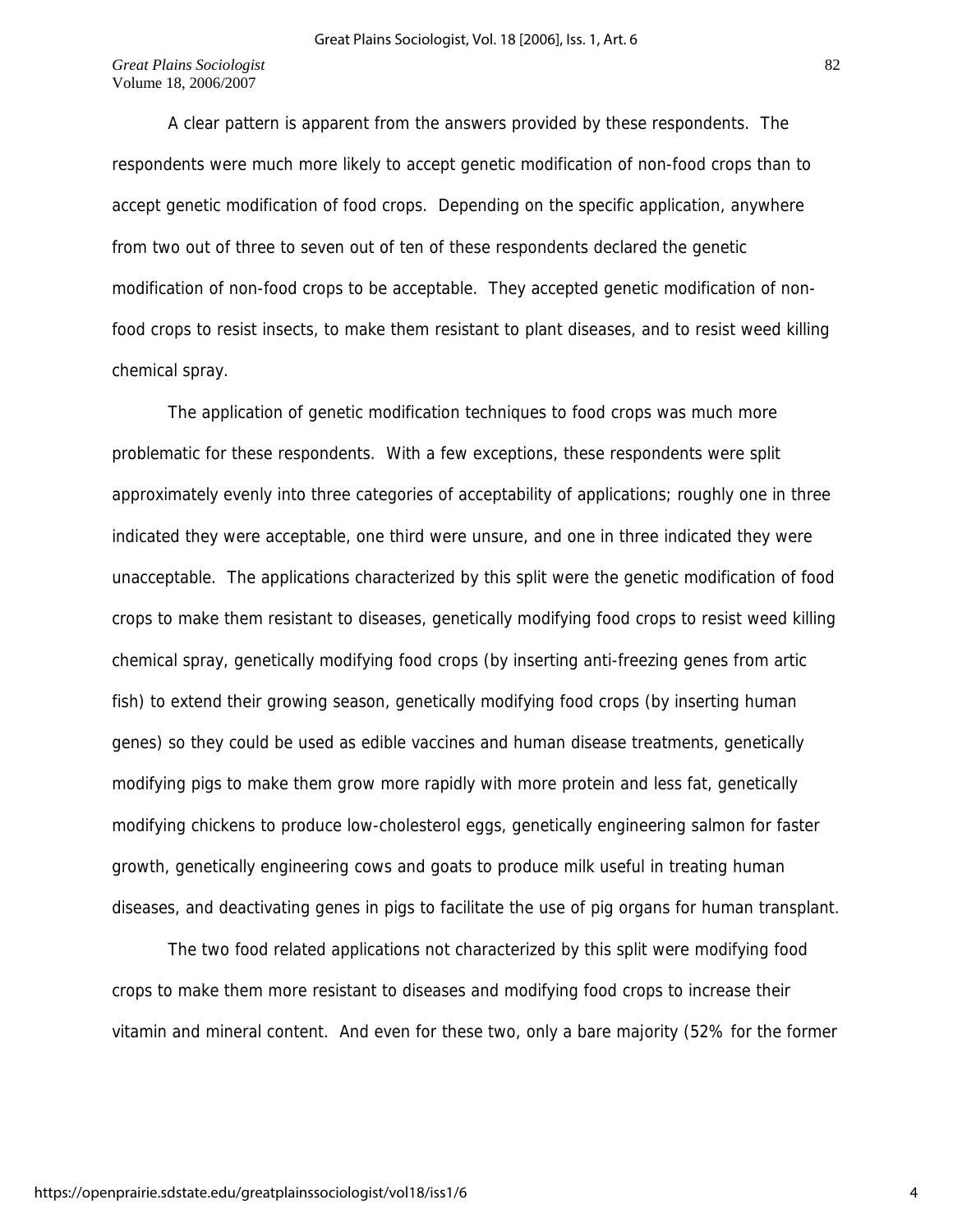*Great Plains Sociologist*  Volume 18, 2006/2007

and 55% for the latter) found them acceptable. The remainder were uncertain or found the applications unacceptable.

#### ATTITUDES, VALUES, AND BELIEFS ABOUT BIOTECHNOLOGY

 An additional topic on which we focused was the attitudes, values, and beliefs of consumers concerning GM crops. We asked about the inherent nature of genetic manipulation, the desirability of limits of genetic manipulation, the importance of informed choice by consumers, the implications of the spread of genetically manipulated organisms, and the control of genetic technology.

 The Inherent Nature of Genetic Manipulation. Many of these respondents viewed genetic manipulation from a practical standpoint. Only about one in four responded that genetically engineered organisms were good since they represented the latest in scientific advancement. Further, about half responded that they felt that naturally occurring crops were preferable to genetically engineered. Despite these responses indicating a less than enthusiastic endorsement of genetically manipulated organisms, three out of four responded GMOs were not inherently good or bad. Rather, they indicated GMOs should be judged in terms of their outcomes.

 The Desirability of Limits of Genetic Manipulation. Even though these respondents are pragmatic in terms of the use of GMOs, they preferred controls on their use. Six out of ten wanted limits on genetic manipulation of crops and seven out of ten desired controls on the genetic manipulation of animals. Finally, more than eight out of ten would allow the release of genetically modified crops only if there was absolute confidence there is minimal risk associated with their use.

 The Importance of Informed Choice by Consumers. When asked about the right to choose or reject GMOs, about six in ten respondents agreed that consumers should have the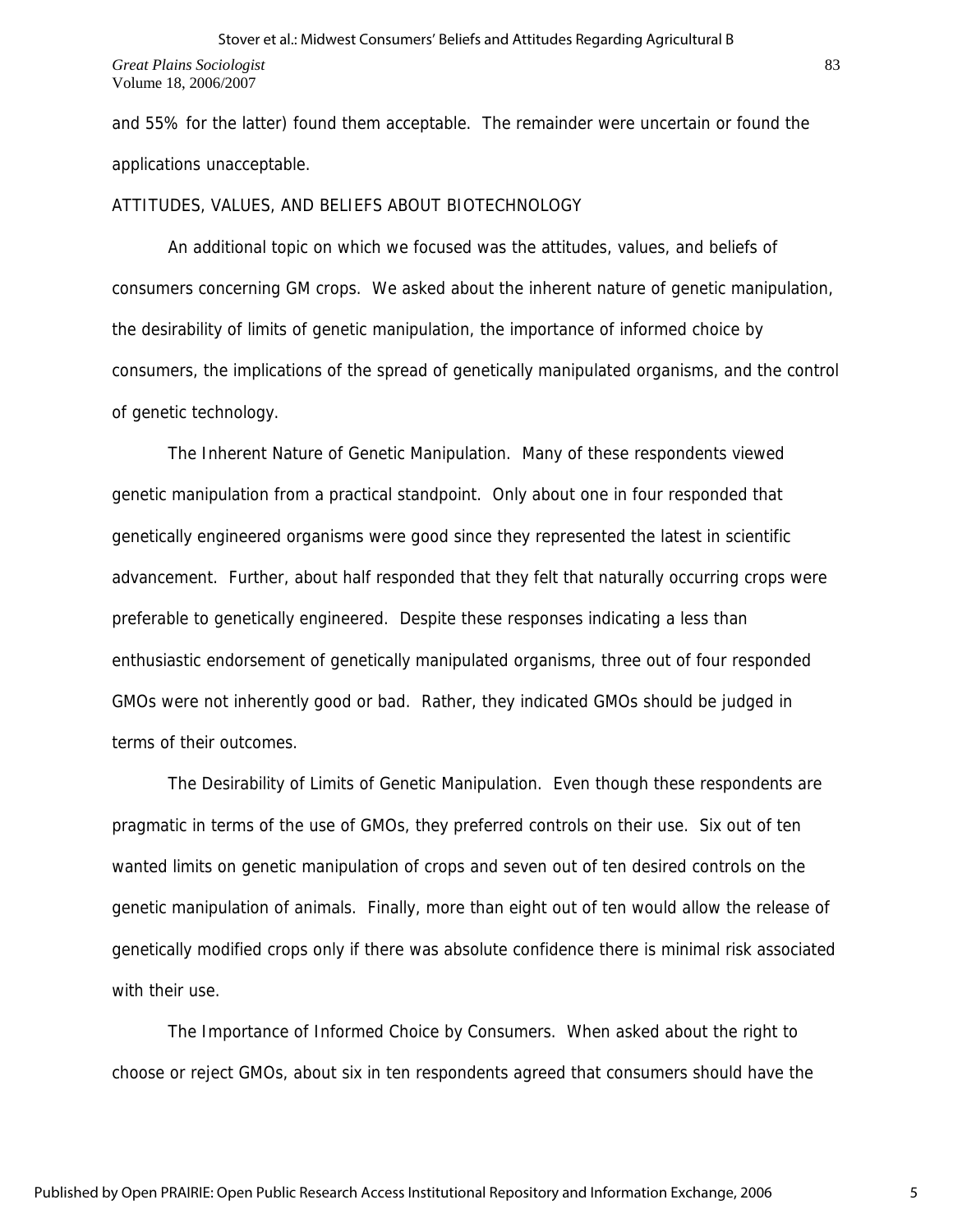#### *Great Plains Sociologist*  Volume 18, 2006/2007

right to make their own choices. And these respondents wanted their choice to be an informed one; nine in ten of these respondents agreed that consumers have a basic right to know if their food contains genetically modified ingredients.

 The Implications of the Spread of Genetically Manipulated Organisms. We asked about both positive and negative implications of the spread of GMOs. Only about four in ten of respondents agreed that GMOs should be promoted in developing countries to improve the incomes of farmers, while a similar number took no position on the issue. About half of the respondents agreed GMOs should be promoted worldwide to feed the hungry. However, there was concern about the power implications of the spread of GMOs; four in ten felt their worldwide spread unfairly increased the power of corporations relative to farmers.

 The Control of Genetic Technology. Summarizing the issue of control of GMOs is difficult because there seems to be some inconsistency in the responses of these respondents. On the one hand, half responded that corporations should be allowed to patent their genetic innovations. Further, only one in three responded that seed genetics should be made freely available to the public. However, only one in four responded that corporations should have the right to prevent farmers from saving GMO seeds and planting them year after year. Further, more than six in ten felt that the choice to plant GM crops should be made by farmers and six in ten responded farmers should have the basic right to plant GM seeds if they wished. PERSONAL CHOICES CONCERNNG BIOTECHNOLOGY

 To get a sense of the hierarchy of values pertaining to genetic manipulation, we presented the respondents with a set of hypothetical situations and asked them to make choices. The respondents were instructed to assume that two versions of a food product – one labeled as containing GM ingredients and the other labeled as having non-GM ingredients - cost the same. After the purpose of the GM ingredient was identified, the respondent was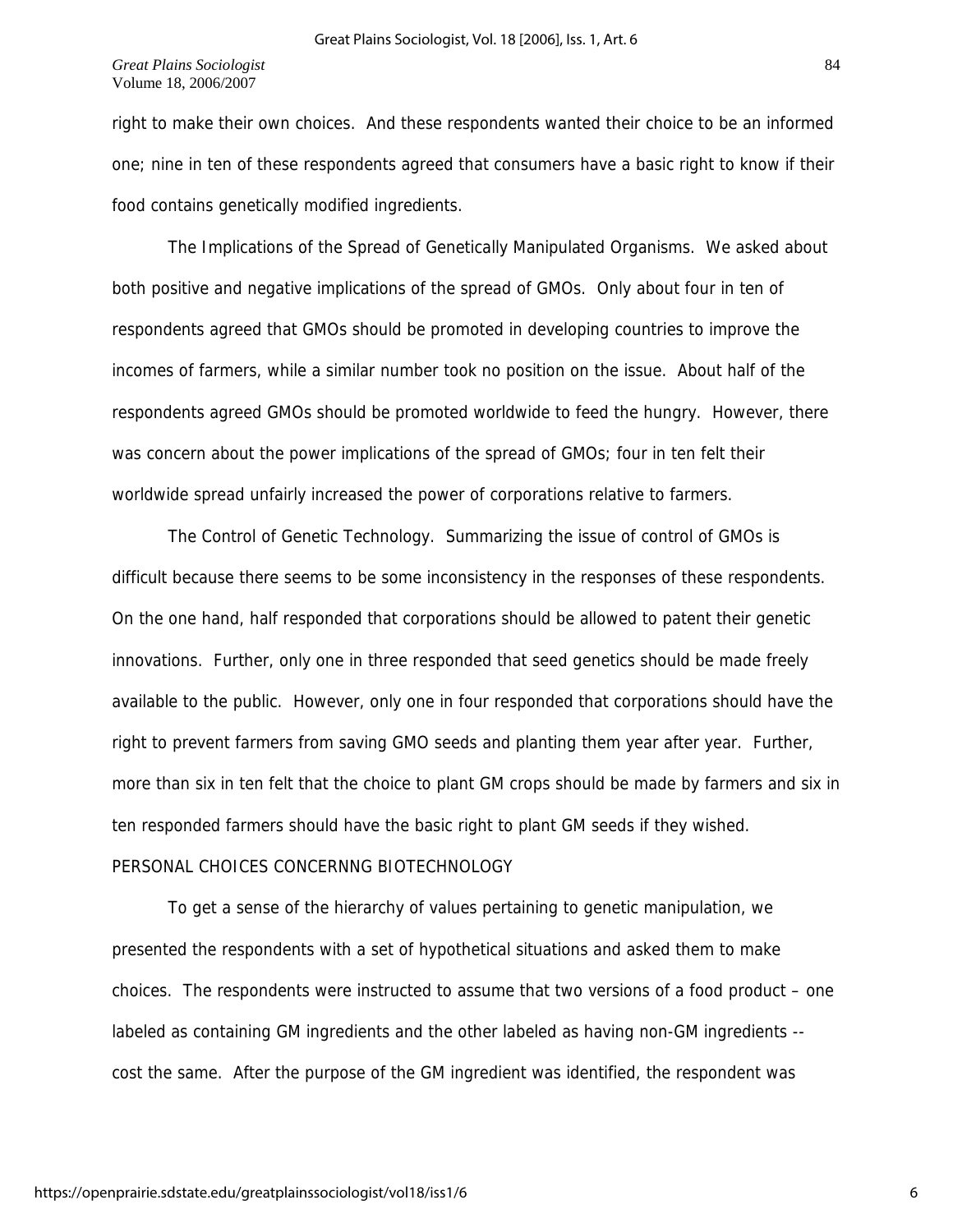Volume 18, 2006/2007

asked to indicate the extent to which he or she would seek to purchase the food with the GM ingredient. The results were surprisingly consistent. For all eight scenarios, at least seventy percent of the respondents indicated he/she would seek out foods with the GM components. In other words, at least seven out of ten respondents would: (1) seek food containing GM ingredients designed to eliminate the need for herbicide spray; (2) seek food containing GM ingredients designed to resist insect pests; (3) seek food containing GM ingredients designed to improve the product's taste; (4) seek food containing GM ingredients designed to enhance the product's texture; (5) seek food containing GM ingredients designed to preserve the product's shelf life; (6) seek food containing GM ingredients designed to improve the products' cooking or baking qualities; (7) seek food containing GM ingredients designed to increase the product's nutritional value (e.g., by adding vitamins or minerals); and (8) seek food containing GM ingredients designed to provide a pharmaceutical treatment for a disease.

### PERSONAL INVOLVEMENT WITH BIOTECHNOLOGY ISSUES

 Finally, we asked about personal involvement in biotechnology issues. We asked about the nature of discussions the respondent might have had about GMOs and also about medical conditions that might ultimately be treatable with genetically engineered organisms. When asked about discussing the topic with others, two out of three indicated they had not. For those who had, no more than one in three had been involved in conflicts over the topic. When asked about the emotional tone of the discussions, less than three in ten of those who indicated they had discussed the topic indicated any tension in the conversations. As for the medical conditions, less than ten percent indicated they currently suffered from a medical condition that might be treatable with genetically engineered organisms and about 15 percent indicated a family member or friend suffered from such a condition.

85